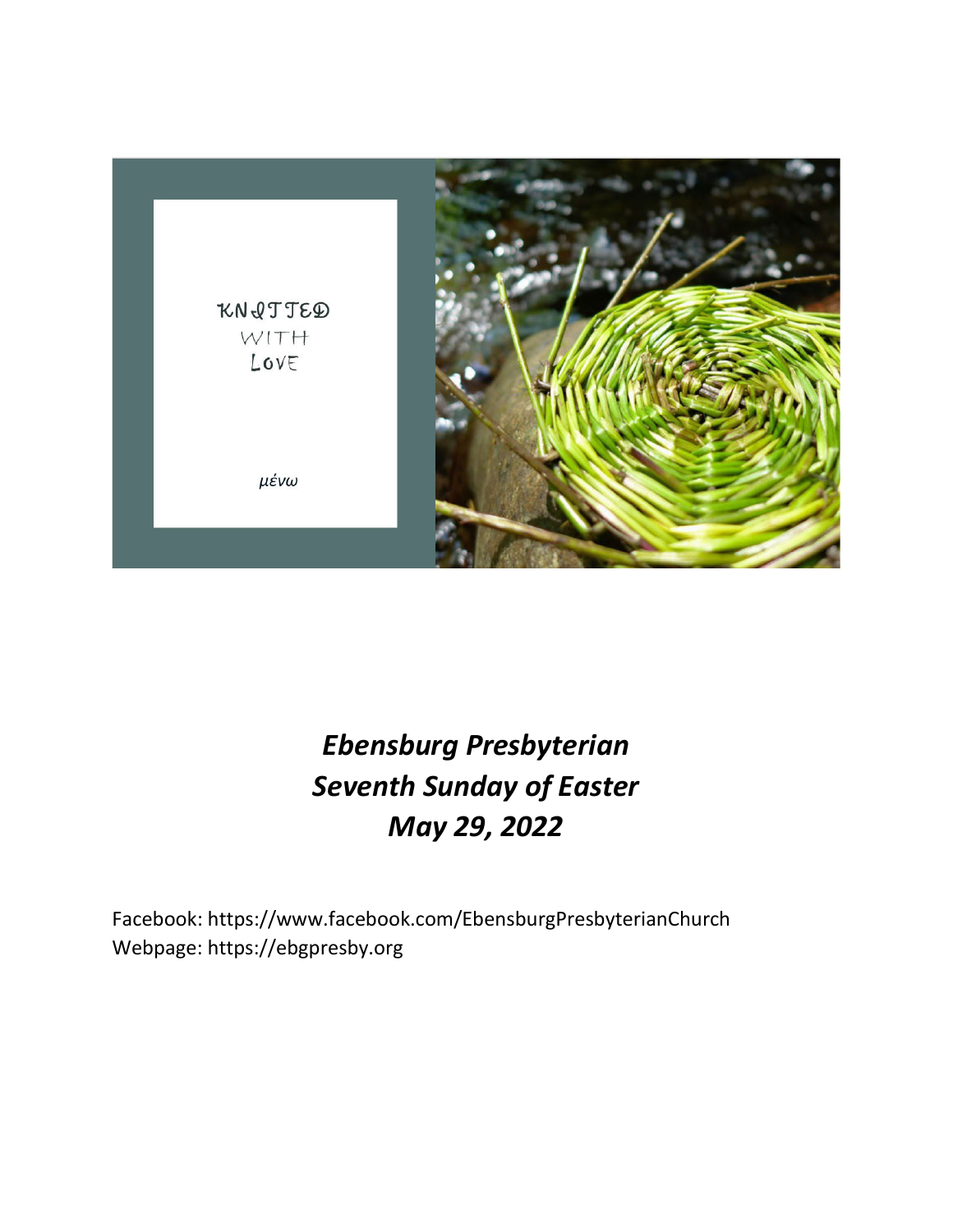# **THE SEASON OF EASTER**

# **GATHERING**

## TOLLING OF THE HOUR

PRELUDE

WELCOME AND ANNOUNCEMENTS

PRAISE CHORUS Lord, I Lift Your Name on High

OPENING PRAYER

CALL TO WORSHIP (responsively) Psalm 97 The Lord is king! Let the earth rejoice! **Righteousness and justice are the foundation of His throne.** His lightning flashes out across the world, The earth sees and trembles. **The heavens proclaim his righteousness; every nation sees his glory and adores Him.** 

\*HYMN # 416 Christ is Made the Sure Foundation

\*CALL TO CONFESSION

Having defeated sin and conquered death, the risen Christ beckons to us, welcoming our confession and promising new life. Trusting in the promise of the gospel, let us confess our sin.

\*PRAYER OF CONFESSION (in unison)

**Holy God, you have shown yourself to us in Jesus, perfect in every way, compassionate and kind, faithful and loving, gracious and hospitable. We stumble and fall as we seek to follow him, struggling to make his ways our ways.**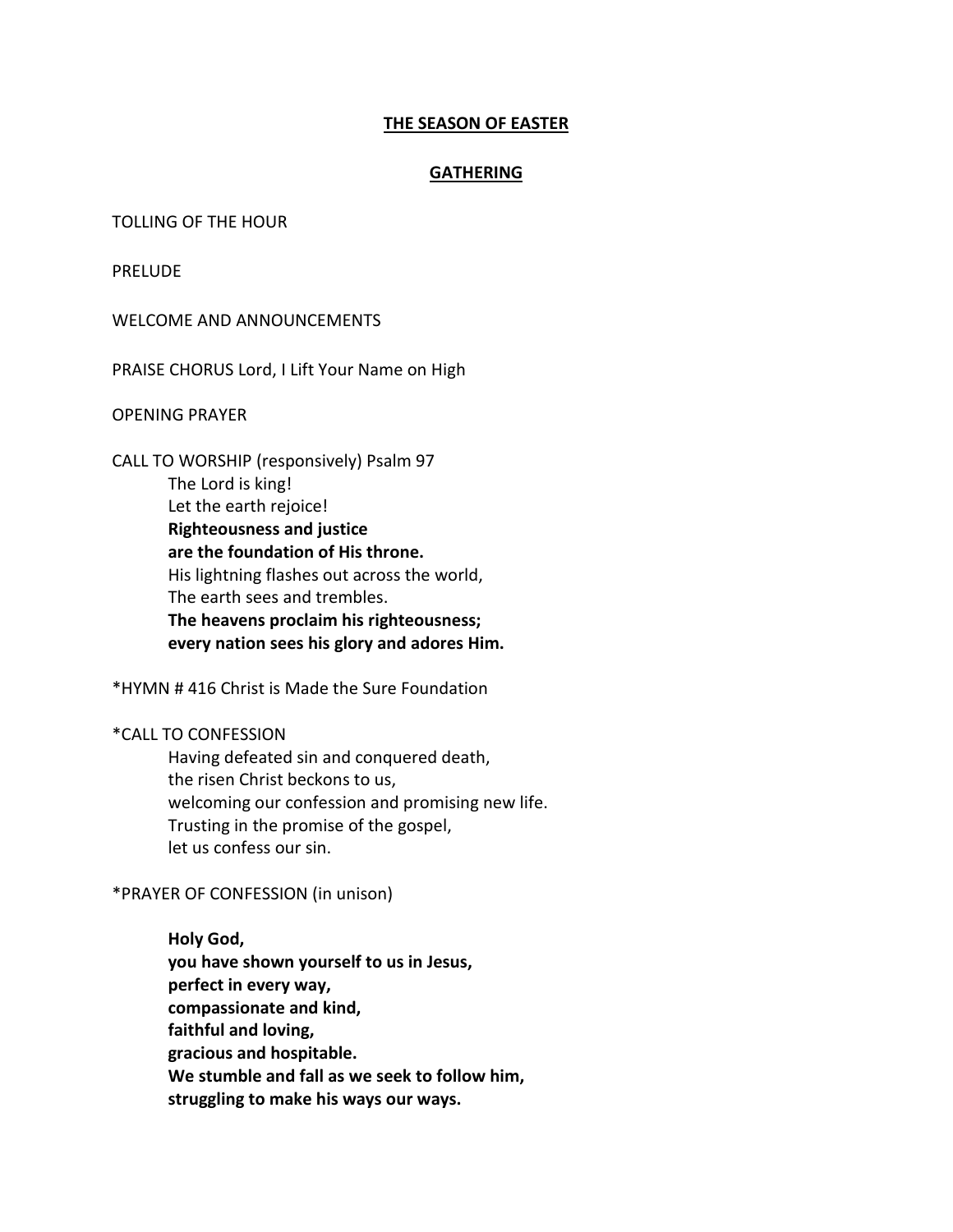**Our sins are real, and they are many. Forgive our failings and encourage us to start again. Amen**. (silent prayer)

\*ASSURANCE OF FORGIVENESS: (responsively) Romans 8 Neither sin nor doubt nor death, nor anything else in all creation can separate us from the love of God in Jesus Christ. This is good news! **In Jesus Christ we are forgiven, renewed and sent!**

\*GLORIA PATRI

\*PASSING THE PEACE OF CHRIST: (responsively) The peace of Christ be with you all. **And also, with you.** (Please share the peace of Christ with those around you.)

## **THE WORD OF GOD**

PRAYER FOR ILLUMINATION (in unison)

**Gracious God, as we turn to your Word for us, may the Spirit of God rest upon us. Help us to be steadfast in our hearing, in our speaking, in our believing, and in our living. Give us the ability to clearly see what you've called us to do, discern your purpose in us for your kingdom, and illuminate our eyes and reveal to us your glory. Amen.**

SCRIPTURE READINGS

First Reading Acts 16:16–34 Page 900 Second Reading John 17:20-26 Page 880

> The Word of the Lord. **Thanks be to God.**

SERMON: Twined in Christ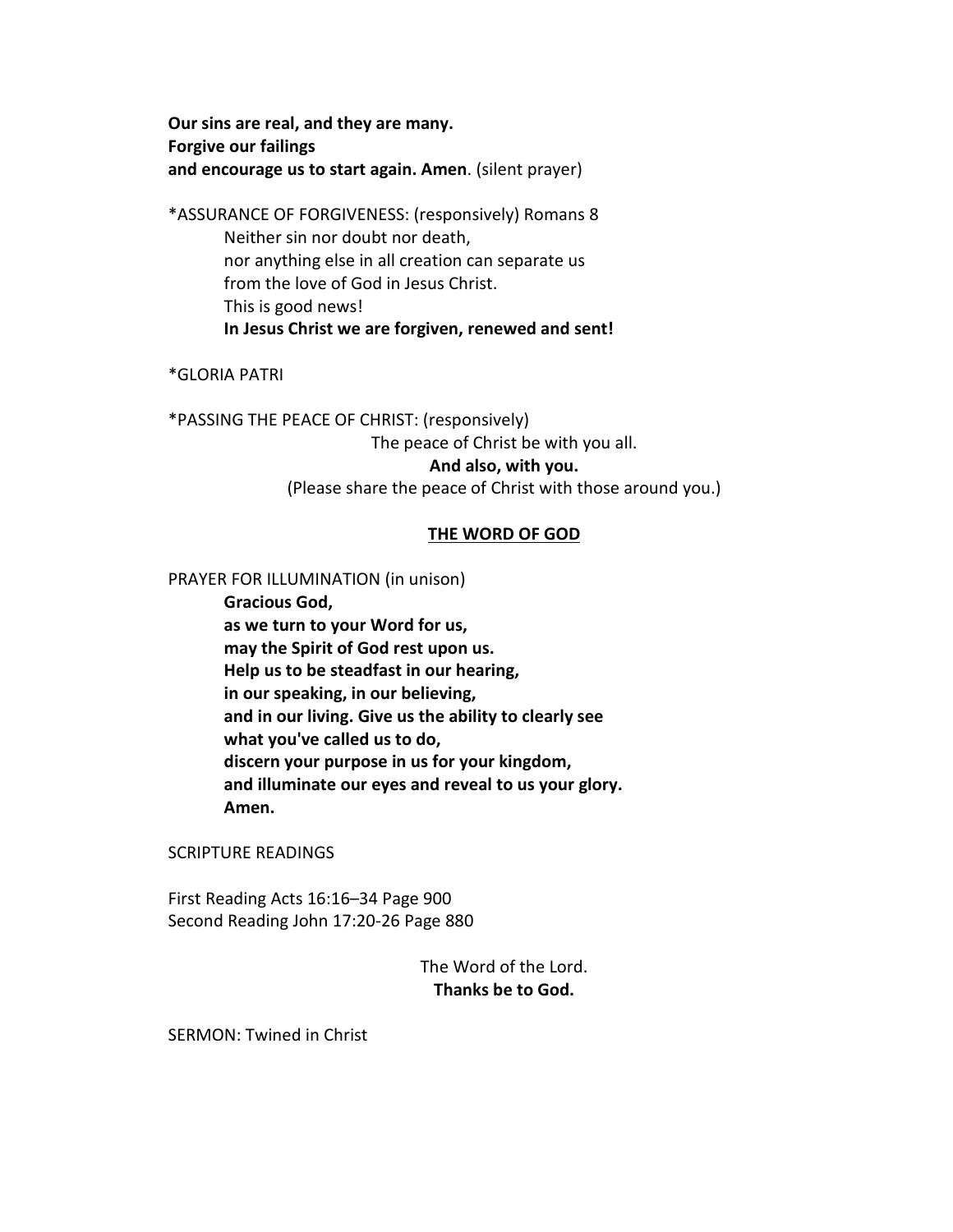## **RESPONDING TO GOD'S WORD**

#### CHORAL RESPONSE

## AFFIRMATION OF FAITH —The Apostles' Creed

**I believe in God, the Father Almighty, Maker of heaven and earth. And in Jesus Christ, His only Son, our Lord; who was conceived by the Holy Spirit, born of the Virgin Mary, suffered under Pontius Pilate, was crucified, dead and buried; He descended into hell; on the third day, He rose again from the dead; He ascended into heaven, and sitteth on the right hand of God the Father Almighty; from thence He shall come to judge the quick and the dead. I believe in the Holy Spirit, the holy catholic church; the communion of saints; the forgiveness of sins; the resurrection of the body; and the life everlasting. Amen.**

PRAYER OF DEDICATION

## PRAYERS OF THE PEOPLE AND THE LORD'S PRAYER

**Our Father, who art in heaven, hallowed be thy name. Thy kingdom come, thy will be done, on earth as it is in heaven. Give us this day our daily bread and forgive us our debts, as we for-give our debtors; and lead us not into temptation but deliver us from evil. For thine is the kingdom and the power and the glory, forever. Amen.**

#### **THE SENDING**

\*HYMN # 564 O Beautiful for Spacious Skies

\*BLESSING AND CHARGE (responsively) The LORD bless you and keep you; the LORD make his face shine upon you and be gracious to you; the LORD turn his face toward you and give you peace. **Amen**.

\*POSTLUDE

**\*Please stand if you are able.**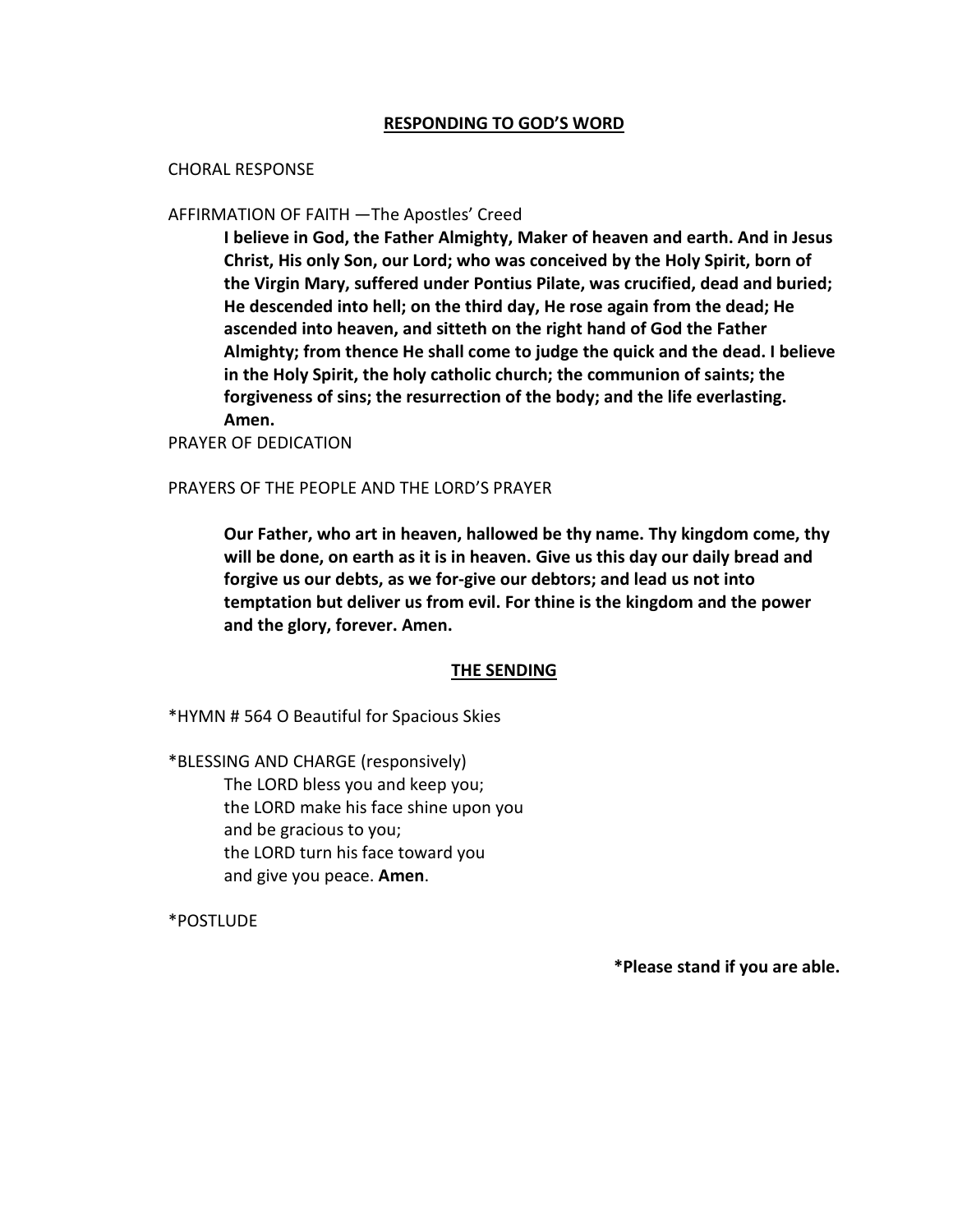## **Psalm 97: The Glory of God's Reign**

 $1$  The Lord is king! Let the earth rejoice; let the many coastlands be glad! **2** Clouds and thick darkness are all around him; righteousness and justice are the foundation of his throne. <sup>3</sup> Fire goes before him, and consumes his adversaries on every side. <sup>4</sup> His lightnings light up the world; the earth sees and trembles. <sup>5</sup> The mountains melt like wax before the Lord, before the Lord of all the earth. <sup>6</sup> The heavens proclaim his righteousness; and all the peoples behold his glory.  $<sup>7</sup>$  All worshippers of images are put to shame,</sup> those who make their boast in worthless idols; all gods bow down before him. <sup>8</sup> Zion hears and is glad, and the towns<sup>[a]</sup> of Judah rejoice, because of your judgements, O God. <sup>9</sup> For you, O Lord, are most high over all the earth; you are exalted far above all gods. <sup>10</sup> The Lord loves those who hate evil; he guards the lives of his faithful; he rescues them from the hand of the wicked.  $11$  Light dawns[c] for the righteous, and joy for the upright in heart. <sup>12</sup> Rejoice in the Lord, O you righteous, and give thanks to his holy name!